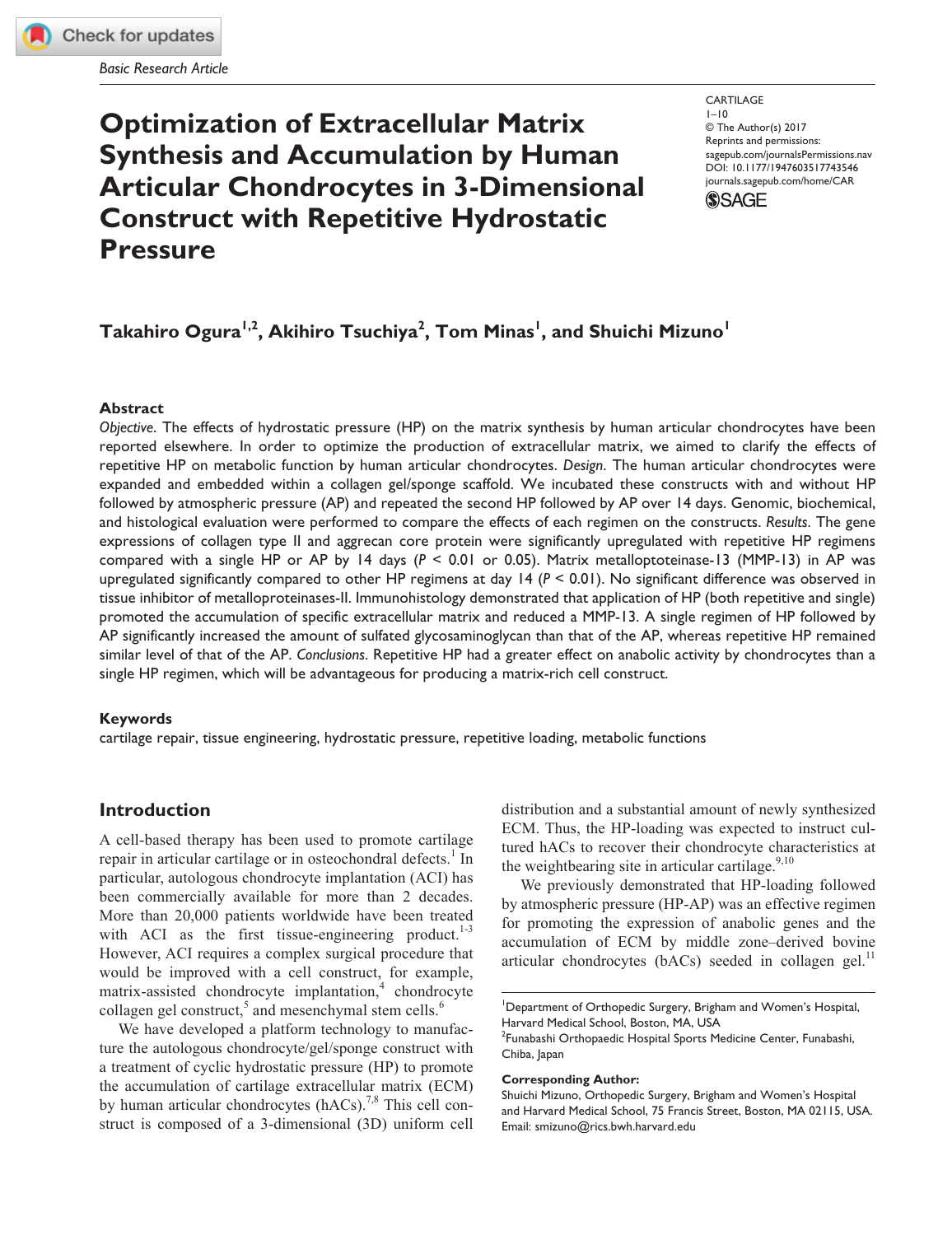Recently, various cell culture technologies using mechanical stimuli have been developed to engineer chondrocyte constructs and are well-documented elsewhere.<sup>12,13</sup> However, the effects of HP have been studied at various magnitudes, frequencies, regimen, and durations by other investigators using their custom-designed cell culture systems (bioreactors), and expedient monolayer, construct, and explant model.<sup>13-18</sup> Particularly, we thought that rationale of the regimen of HP was unclear. It was very important information to manipulate metabolic turn over by chondrocytes with HP for engineering cartilage. Previous studies demonstrated that intermittent HP-loading (1-10 MPa, 0.5-1 Hz, 4 hours per day for 4 days) increased *Col-2* and *Agg* expressions by monolayer cultures of bACs or hACs compared with a single HP-loading.<sup>17-20</sup> A different study reported a significant increase of 35-sulfate incorporation into glycosaminoglycan in bovine cartilage explants due to cyclic HP at 5 MPa, 0.5 Hz for 1.5 hours, whereas significant inhibition was detected in monolayer chondrocytes. $21$  Those results were not easily compared because of the various different culture conditions: shorter (1.5 hours) or longer (4 days) regimen of HP, intermittent or cyclic HP, and so on. We demonstrated that a 3-day loading regimen was appropriate to detect metabolic genes.<sup>22</sup> If this regimen was effective to alter anabolic gene expression, we hypothesized that a repetitive HP-AP regimen would have greater potential to promote chondrogenesis than a single HP-AP. We evaluated this regimen using our well-validated culture system<sup>23,24</sup> with gene expressions for the anabolic, catabolic, and chondroprotective functions and their corresponding antibodies and accumulations of cartilage ECM by hACs isolated from full depth articular cartilage in middle-aged subjects.

### **Methods**

### *Isolation and Expansion of Human Articular Chondrocytes*

Discarded articular cartilage from 3 patients (40-62 years old) who underwent total knee replacement was obtained with the approval of an Institutional Review Board protocol (2013D002589) of Brigham and Women's Hospital, Boston, Massachusetts. Pieces of the macroscopically intact cartilage (International Cartilage Repair Society grade 0) were harvested from the femoral condyle using a scalpel (No. 22, BD, Franklin Lakes, NJ), minced, and rinsed in phosphatebuffered saline (PBS, Life Technology, Carlsbad, CA). The cartilage pieces were then digested with 0.15% collagenase (CLS-1, Worthington, Lakewood, NJ) dissolved in Ham's F12 medium (F-12) including 100 units/mL penicillin and 100 µg/mL streptomycin (Life Technology) at 37°C for 18 hours with gentle rotation. The isolated hACs were seeded to 100 mm cell culture dishes and subcultured in Dulbecco's modified Eagle's medium (DMEM)/Ham's F12 medium

with osmolarity ranging from 300 to 320 mOsm (1:1, Life Technology) including 1% insulin-transferrin-selenium (ITS, Life Technology), 10% fetal bovine serum, 100 units/ mL penicillin and 100  $\mu$ g/mL streptomycin at 37°C, 3% O<sub>2</sub>, and  $5\%$  CO<sub>2</sub> in air. After 2 passages, the cells were harvested with 0.15% collagenase for experiments. Five hundred thousand cells per 40 µL were suspended in a cold neutralized 0.3% collagen type I solution (PureCol, Advanced BioMatrix, Carlsbad, CA). The cell suspension was placed on a low-adherent polystyrene dish (Fisher Scientific, Pittsburgh, PA). The cell suspension was contained within a desired area on the hydrophobic dish surface, subsequently absorbed by placing a honeycomb collagen sponge (6 mm in diameter, 2 mm thick; CSH-96, Koken, Tokyo, Japan) onto the suspension, and solidified at 37°C for 1 hour in an incubator (**Fig. 1a-c**). Then, 9 cell constructs per dish were incubated in 12 mL of culture medium overnight.

### *HP Loading Regimen*

Sixteen cell constructs were divided into 4 groups: (1) Group HP-AP; HP-loading for the first 4 days with a treatment of cyclic HP at 0 to 0.5 MPa, 0.5 Hz followed by AP for 10 days; (2) Group AP-HP; AP for 7 days followed by HP-loading for 4 days and a second AP for the last 3 days; (3) Group repetitive HP-AP (Rep HP-AP); HP-loading for 4 days followed by AP for 3 days and the second HP-loading for 4 days followed by AP for the last 3 days; and (4) Group AP; AP for 14 days throughout the experiment (**Fig. 2**). Samples from days 4 and 7 were shared with Group HP-AP and Group Rep HP-AP, as well as with Group AP-HP and Group AP. All cell constructs were incubated in the same medium as the one used for expanding cell numbers. Prior to HP loading, the cell constructs were placed in a pressureproof culture chamber (**Fig. 1d**). This chamber was installed with a pump unit, a backpressure valve unit, and a medium bag connected by silicon tubing in a Bioprocessor<sup>25</sup> (TEP-P02, PURPOSE, Shizuoka, Japan, **Fig. 1e**). The medium for HP loading was replenished at 0.1 mL/min, 37°C, 3%  $O_2$ , and  $5\%$  CO<sub>2</sub> in air. Cell constructs with group AP were cultured at 37°C, 3%  $O_2$ , and 5%  $CO_2$  in air. One cell construct from each experimental group was harvested for gene expression analysis at days 4, 7, 11, and 14 and for immunohistological evaluation at day 14. The loading regimen and magnitude of HP loading were determined from our previous experiments conducted to compare culture conditions.<sup>7</sup> We conducted a set of experiment using 2 passaged hACs isolated from 1 subject.

### *Gene Expression Profiles with Quantitative Polymerase Chain Reaction*

To produce gene expression profiles, collected samples (one construct in each group at each time point) were washed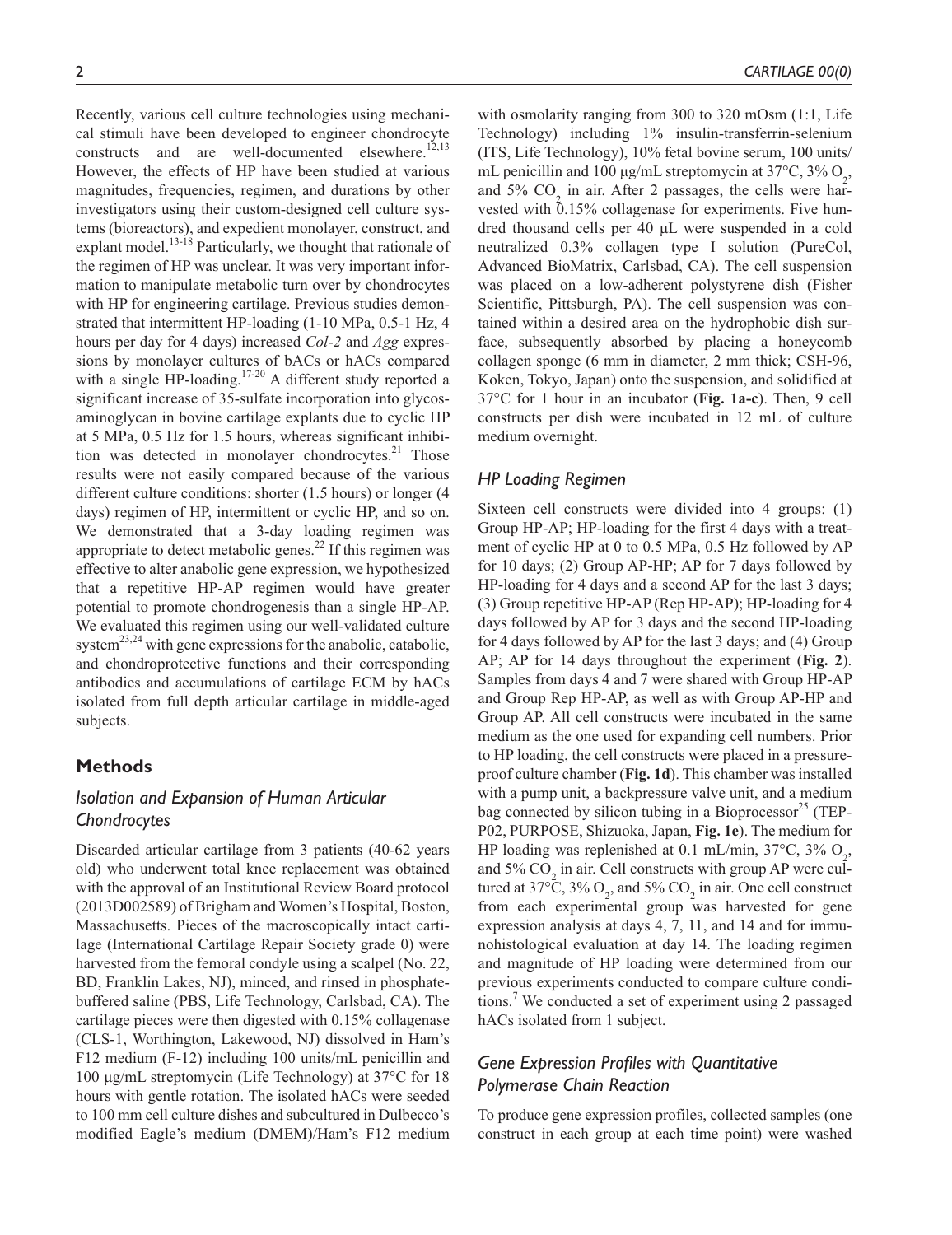

**Figure 1.** Human articular chondrocyte (hAC)/sponge construct and cell culture system. (**a**) Honeycomb shape pore collagen sponge. (**b**) hACs within a sponge after 1-hour incubation. (**c**) hAC/sponge construct. (D) a diagram of hAC/collagen sponges and a pressure-proof cell culture unit. PU, a pump unit; CC, a pressure-proof culture chamber unit; BP, a backpressure control unit. (e) A cell culture system. Medium bag connected to PU and BP with gas permeable silicon tubing. Magnitude of hydrostatic pressure (HP) and concentration of  $O_2$  were monitored and automatically calibrated throughout an experiment. The culture chamber unit and a medium bag were installed in the culture system. Chondrocytes construct seeded within collagen gel/sponge. Cultured passage 2 human chondrocytes were harvested and resuspended with neutralized type I collagen solution, and each 40 µL of cell suspension, including 5  $\times$  10<sup>5</sup> cells were absorbed with each collagen sponge scaffold and incubated at 37°C for gelation.

with D-PBS, and total RNA was extracted with TRIzol Reagent (Life Technology) following the manufacturer's instructions. Briefly, the samples were homogenized using a pellet pestle (Kimble-Chase, Thermo-Fisher) and mixed with 200 µL chloroform and were shaken for 15 seconds. They were then centrifuged at 14,000 rpm for 15 minutes at 4°C. After centrifugation, approximately 400 µL of the clear aqueous phase was transferred to a new microfuge tube, and 400 µL of 100% isopropanol was added to precipitate RNA.

The solution was left to settle down for 10 minutes and was then centrifuged at 14,000 rpm for 15 minutes at 4°C. After removing the supernatant, the RNA pellet was washed with 1 mL of cold 75% ethanol and centrifuged at 12,000 rpm for 5 minutes at 4°C. After removing the new supernatant, the pellet was incubated at 55°C to allow it to loosen and was then suspended in 30 µL of RNA free water (Invitrogen). Total RNA was measured with a fluorescent-tag and microfluidic capillary electrophoresis (Bioanalyzer, Agilent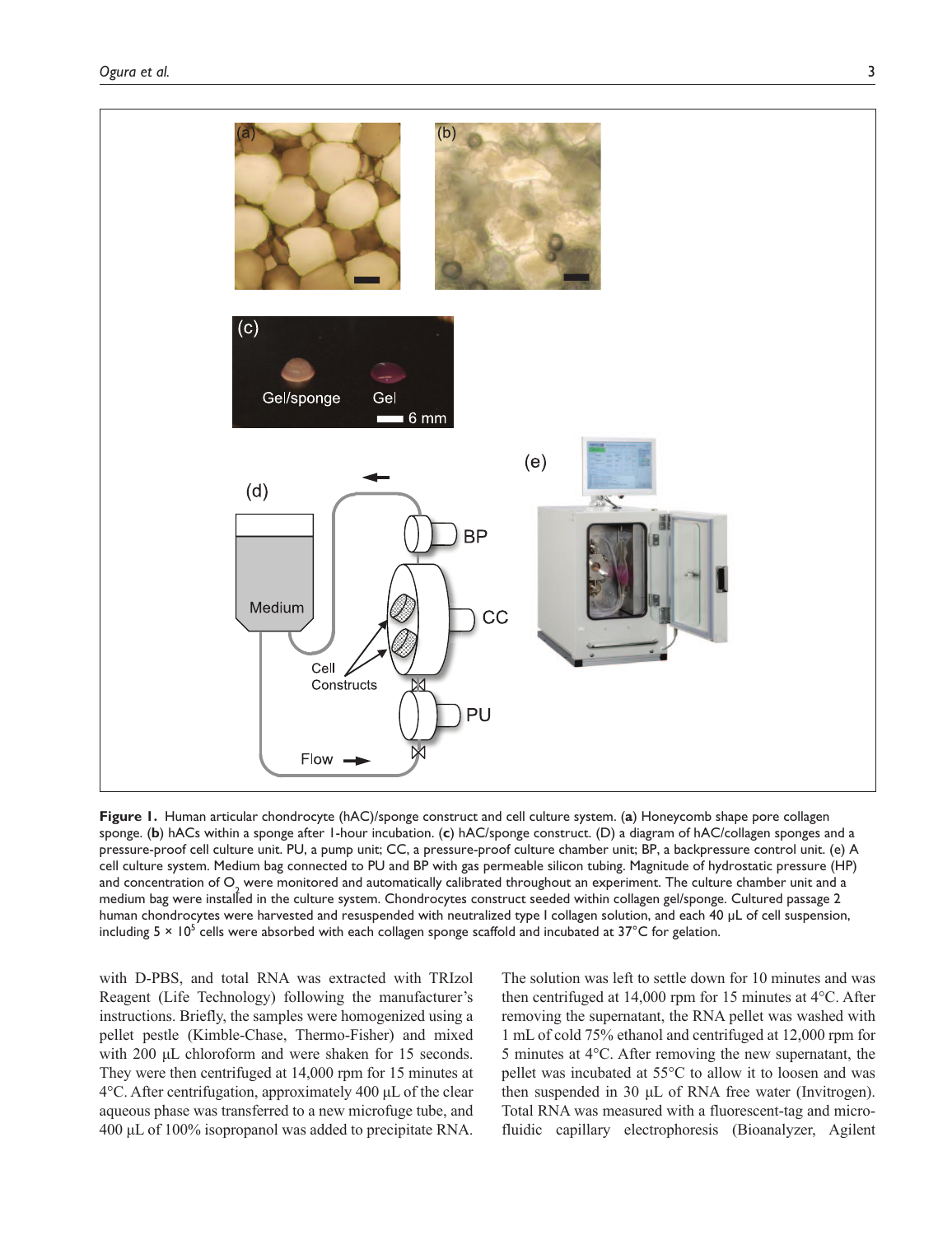

**Figure 2.** The loading regimen of application of HP and AP. HP, hydrostatic pressure; AP, atmospheric pressure.

Technologies, Santa Clara, CA). The samples and fluorescent-labeled specific primers (TaqMan, Life Technology) were mixed for use in quantitative-PCR (7900HT, Applied Biosystems, Foster City, CA) using TaqMan primers: *Col-2*: Hs00264051 m1 (all TaqMan primers are from Life Technology), aggrecan core protein (*Agg*): Hs00153936\_ m1, *MMP-13*: Hs00233992\_m1, *TIMP-2*: Hs00234278\_m1, and *GAPDH*: Hs03929097\_g1. Expression Suite Software v1.0.4 was used to analyze the data.

### *Biochemical Evaluation*

We measured amounts of sulfated glycosaminoglycan (S-GAG) and DNA within a cell construct at day 14. The cell constructs were collected and digested with 125 µg/mL papain solution (Sigma-Aldrich) dissolved in 5 mM L-cystein-HCl (Sigma-Aldrich), 0.1 M sodium phosphate (Fisher), and 5 mM  $\text{Na}_2$ -EDTA (Fisher) at pH 6.0 for 18 hours at 60°C. The samples were mixed with 1,9 dimethylmethylene blue (DMMB, Sigma-Aldrich) dissolved in ethanol, sodium formate, and formic acid (Fisher) at pH 3.5 adjusted with 0.1N NaOH. Shark chondroitin sulfate was used for the standard S-GAG. Immediately after mixing the sample and dye, we measured the optical density of the sample at 570 nm with a microplate reader (Model550, Bio-Rad, Hercules, CA). We also measured the DNA concentration of the sample mixed with a fluorescent dye (Hoechst 33258, Thermo Fisher) dissolved in a 10 mM Tris-NaCl-EDTA buffer at pH 7.2 using a mini-fluorometer (TBS-380, Turner Biosystems, Sunnyvale, CA). Calf thymus DNA was used for the standard DNA.

### *Histological Evaluation*

One cell construct from each group at day 14 was fixed in a 2% paraformaldehyde/0.1 M cacodylate buffer (pH 7.4) at 4°C, embedded in paraffin, and cut into 10-µm sections for immunohistological staining. The dewaxed sections were rinsed with PBS, pretreated with 0.3% hydrogen peroxide, and blocked with 3% normal horse serum (Vectastain ABC, Vector Laboratory, Burlingame, CA) in a humidified chamber for 20 minutes at room temperature, followed by a primary antibody against collagen type II (Col-2, 1:100, Abcam, Cambridge, MA) and matrix metalloproteinase-13 (MMP-13, 1:100, LifeSpan BioSciences, Seattle, WA). The sections were then rinsed 3 times and incubated with a biotinylated second antibody according to the manufacturer's instructions (Vector Laboratory). For the keratan sulfate (KS) antibody, the dewaxed sections were incubated with 0.1 U/mL chondroitinase ABC (Seikagaku America, Falmouth, MA) to expose epitopes at 37°C for 30 minutes. The sections were blocked with 3% normal serum followed by a monoclonal antibody against KS (1:200, Seikagaku America) for 1 hour at room temperature and stained with a biotinylated second antibody according to the manufacturer's instructions (Vector Laboratory). Color was developed with 3,3′-diaminobenzidine (Vector Laboratory). Counterstaining was performed with Harris's hematoxylin (Sigma-Aldrich) for Col-2 and KS, and Contrast RED (KPL, Laboratories, Gaithersburg, MD) for MMP-13.

### *Data Analysis of Gene Expression with qPCR*

The cycle threshold (ΔCT) value of each sample was calculated according to the difference between the CT value of *Col-2, Agg, TIMP-2, MMP-13* and the housekeeping gene (glyceraldehyde 3-phosphate dehydrogenase: *GAPDH*). The average of four technical replicates for each sample was used. Relative quantities (RQ) of the expression of each gene ( $\Delta \Delta CT$ ) were calculated according to the difference between the  $\Delta CT$  of AP control at day 4 (value, 1.0) and the ΔCT of each sample at each day. RQ of the expression of each gene  $(\Delta \Delta CT)$  were analyzed with one-way analysis of variance to compare all culture conditions at each day followed by Bonferroni-corrected *t* tests, using *P* < 0.05 as statistically significant (Stata, version 13; Statacorp LP, College Station, TX).

### **Results**

The experiments were conducted 3 separate times using hACs isolated from the 3 subjects. After 2 passages,  $8 \times 10^6$ to  $10 \times 10^6$  cells were used for each experiment. The hACs maintained polygonal shape in a monolayer culture by seeding to the cell scaffolds. The hACs were homogeneously distributed within the collagen gel/sponge construct. Macroscopically, the cell construct maintained the same shape after overnight culture as the one which was seeded (**Fig. 1**).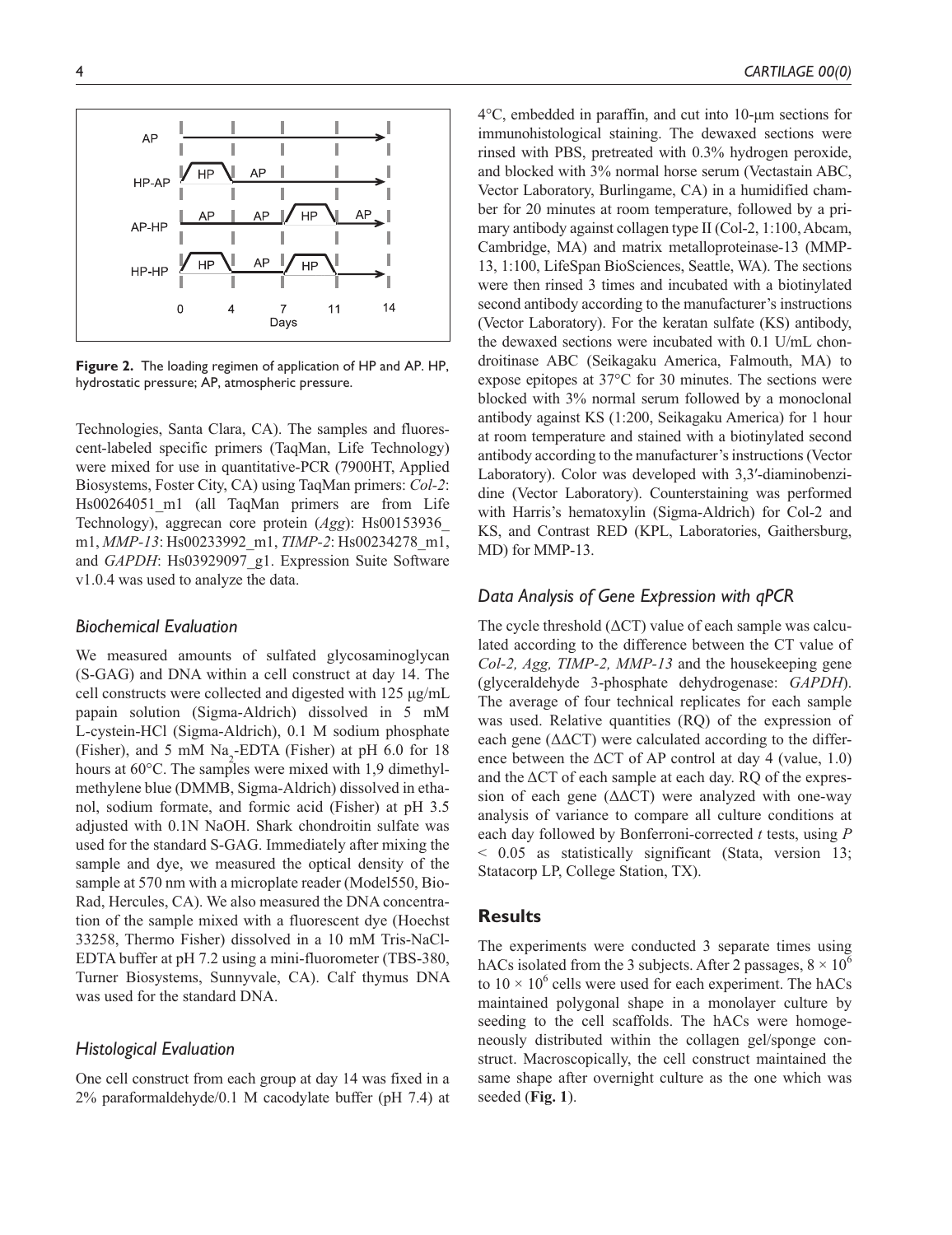

**Figure 3.** Relative quantity (RQ) of chondrocyte phenotype, chondroprotective, and degenerative markers. (**a**) *Col-2*, (**b**) *Agg*, (**c**) *TIMP-2*, and (**d**) *MMP-13* expression compared with each gene expression under atmospheric pressure (AP) at each time point (AP at day 4 as a control of value 1.0). Asterisks indicate significant difference among groups (\**P* < 0.05, \*\**P* < 0.01). Error bar indicates SD.

### *Molecular Evaluation with qPCR Assay*

We obtained anabolic and catabolic gene expression profiles from 3 experiments at days 4 and 11 directly following the first and second 4-day HP-loading, respectively. In addition, the profiles after off-loading were obtained at days 7 and 14. The data were organized chronologically as days 4, 7, 11, and 14. We obtained the RQ of each gene normalized with GAPDH and subsequently compared the RQ as 1.0 at day 4 under each culture condition following time points.

The *Col-2* expression in AP was 7-fold greater at day 7 than at day 4. The expression maintained a similar level by day 14 (**Fig. 3a**). In HP-AP, *Col-2* was similar to AP at day 4 and significantly one-fifth of AP at day 7 (*P* < 0.01). *Col-2* increased to a level similar to AP at day 11 and was significantly 2-fold greater than AP at day  $14 (P < 0.05)$ . In AP-HP, *Col-2* was similar to AP at day 11 and 2-fold greater than AP at day 14, but resulted in no significant difference. In Rep HP-AP, *Col-2* was significantly 2.2- and 2.6-fold greater than AP at days 11 ( $P < 0.05$ ) and 14 ( $P < 0.01$ ), respectively. Overall, *Col-2* showed significant differences between Rep HP-AP and HP-AP, and Rep HP-AP and AP-HP, as well as Rep HP-AP and AP at days 11 and 14, respectively  $(P < 0.05)$ .

The *Agg* expression in AP maintained similar RQ levels as 1.0 by day 14 (**Fig. 3b**). In HP-AP, *Agg* was 60% of the expression as in AP at days 4 and 7, and 1.6- and 1.8-fold greater than AP at days 11 and 14, respectively, but did not attain significant difference. In AP-HP, *Agg* was 1.6- and 1.4-fold greater than AP at days 11 and 14, respectively. In Rep HP-AP, *Agg* was significantly 2.4-fold greater than AP at day 11 ( $P < 0.05$ ) and significantly 2.6-fold greater than AP at day 14 ( $P < 0.01$ ). Moreover, there was a significant difference between HP-AP and Rep HP-AP (*P* < 0.05) and AP-HP and Rep HP-AP at day 14 (*P* < 0.05). Interestingly,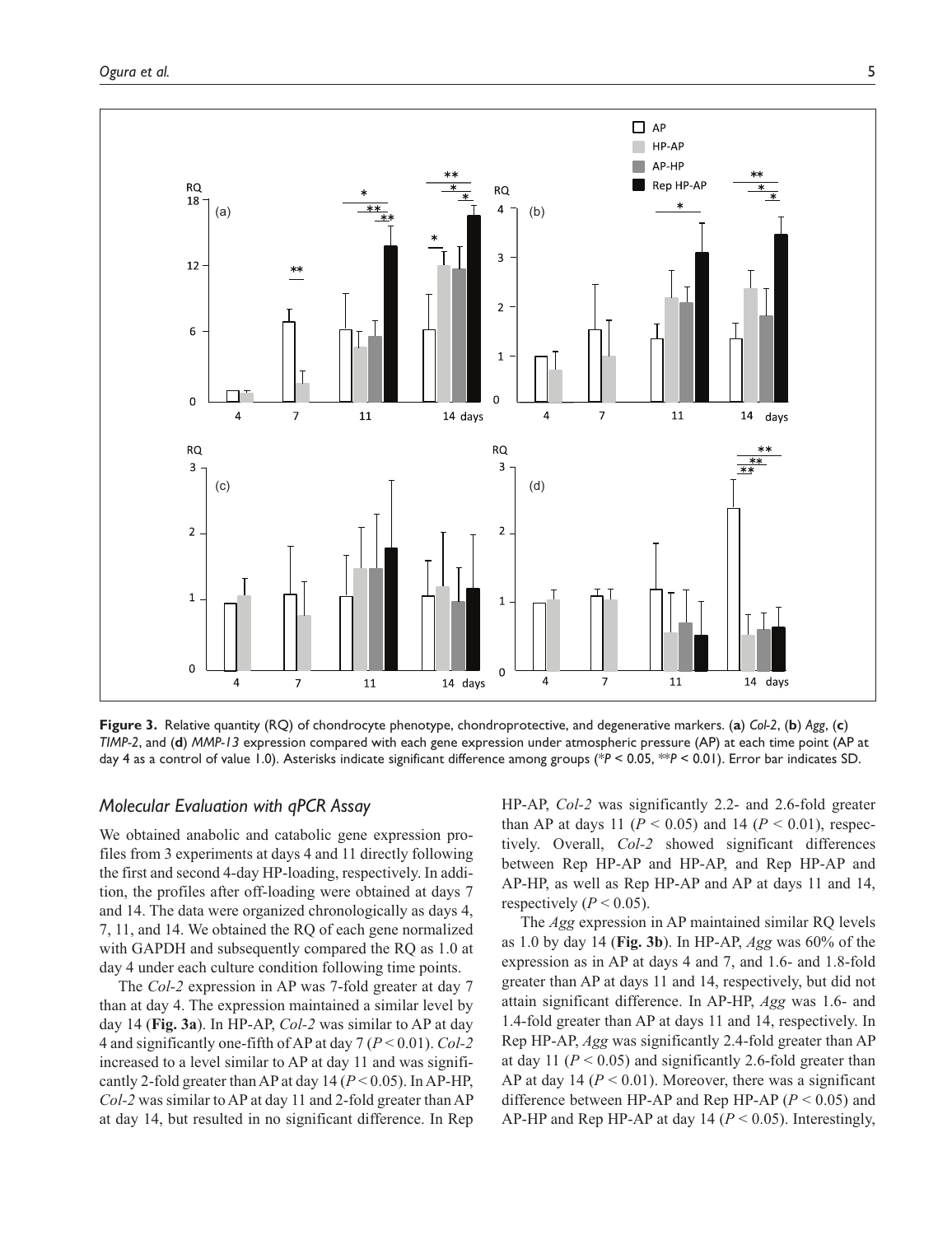

**Figure 4.** Immunohistology of human articular chondrocytes (hACs) within a collagen sponge at day 14. Col-2, collagen type II; KS, keratan sulfate; MMP-13, matrixmetalloproteinase-13.

although *Agg* maintained similar level between days 4 and 7 in HP-AP, *Agg* upregulated after the second HP at day 11 and stayed constant for the following 4 days in Rep HP-AP.

The *TIMP-2* expression in AP maintained a similar level throughout the experiments (**Fig. 3c**). In HP-AP and AP-HP, *TIMP-2* was similar to AP at each day. In Rep HP-AP, *TIMP-2* was 1.5-fold greater than AP at day 11 but no significantly different, and declined to AP levels at day 14. There were no significant differences among the groups at each day.

The *MMP-13* in AP maintained the similar level from day 4 to day 11 and increased 2.4-fold from days 11 to 14 (**Fig. 3d**). In HP-AP, *MMP-13* was similar to AP at days 4 and 7, 0.5-fold the expression as in AP at day 11, and 0.2 fold the expression as in AP at day 14. In AP-HP, *MMP-13* was 0.5-fold and 0.2-fold the expression as in AP at days 11 and 14, respectively. In Rep HP-AP, *MMP-13* was 0.5-fold and 0.2-fold the expression as in AP at days 11 and 14, respectively. Overall, *MMP-13* showed a significant 5-fold increase over AP at day 14 ( $P < 0.01$ ).

### *Immunohistological Evaluation*

We harvested a cell construct from each treatment group at day 14. The constructs were fragile when they were collected with forceps for immunohistological evaluation. Tenmicrometer paraffin sections were stained with antibodies against KS, Col-2, and MMP-13 (**Fig. 4**). Although we did not intend to evaluate quantitatively intensity of the DAB deposits, intense accumulation of Col-2 was seen in the construct in HP-AP and Rep HP-AP compared with AP-HP and AP. In HP-AP, AP-HP, and Rep HP-AP, intense accumulation of KS was seen in the construct compared with AP. In HP-AP and Rep HP-AP, less intensity of MMP-13 was seen in the construct compared to AP-HP and AP.

### *Accumulation of Newly Synthesized S-GAG and DNA*

hACs produced aggrecan, which accumulated within a construct and leaked into the culture medium. We measured S-GAG as a part of an aggrecan composite accumulated within the constructs using dimethyl methylene blue (**Fig. 5**). HP-AP increased 1.2-fold more accumulated amount of S-GAG than that of the AP  $(P < 0.05)$ . AP-HP showed a trend of greater amount of accumulation than AP. However, Rep HP-AP remained similar level of AP. We measured amounts of DNA within the constructs. DNA of each treatment group showed similar levels among them.

### **Discussion**

We focused on the effects of HP-AP (HP-loading followed by AP regimen) on anabolic (Aggrecan, Col-2), catabolic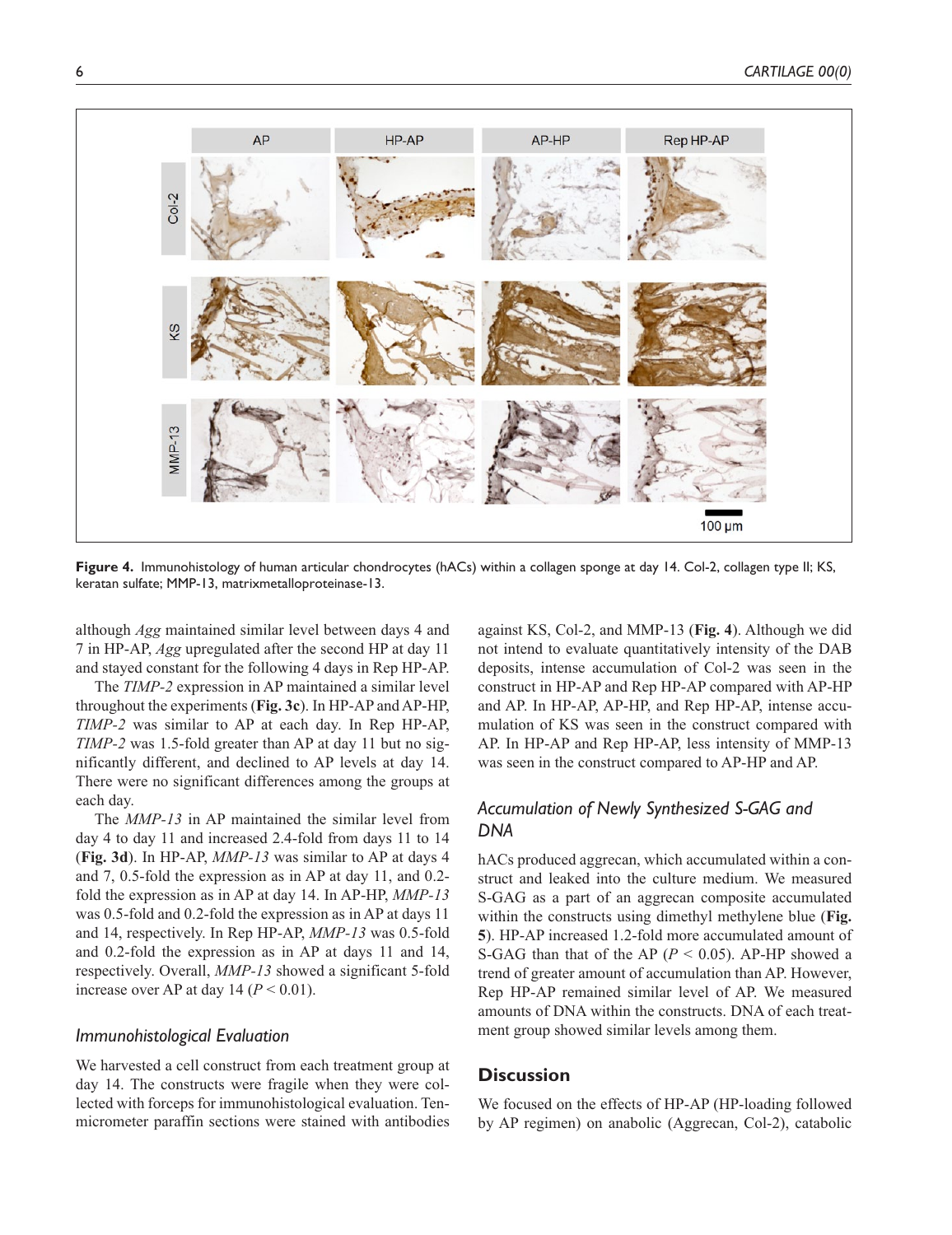

**Figure 5.** Accumulation of sulfated glycosaminoglycan (S-GAG) and DNA at day 14. AP, atmospheric pressure (no HP); HP, hydrostatic pressure (0.5 MPa, 0.5 Hz). \**P* < 0.05. Error bar indicates SD.

(MMP-13), and chondroprotective (TIMP-2) activities by hACs seeded within a 3D collagen gel/sponge scaffold to improve accumulation of ECM within chondrocyte constructs. Our data indicated that the HP-AP upregulated anabolic function, whereas it downregulated catabolic function with hACs by day 14. These characteristics suggested that HP-AP may be beneficial to engineer a mature chondrocyte construct *in vitro* prior to implantation.

### *Duration of HP-Loading and HP-AP Regimen*

Experiments to clarify the effects of HP-loading have been conducted at various durations. In those studies, chondroitin sulfate (glycosaminoglycan) and proteoglycan-core protein (aggrecan gene expression) were measured to determine major metabolic products by chondrocytes. To determine the quantity of those molecules, we should consider the synthetic mechanisms of those molecules and how they differ from one another. Thus, it seems that  $\frac{35}{5}$ S incorporation and its accumulation as chondroitin sulfate proteoglycan need to account for a time lag in response to HP-loading because protein synthesis may take a longer time via upregulation of gene expression than sugar production.<sup>20,21</sup> In our previous studies, we determined the duration of the first HP-loading to be four days because the RNA expression of *Col-2* was detected with a minimal 3 to 4 days' HP-loading by bAC seeded in collagen gel.<sup>11,22,23</sup> Although 2D versus 3D culture conditions affected metabolic functions of chondrocytes, the 4 days of HP-loading was appropriate to detect mRNA expression of ECM molecules *in vitro*. Moreover, our previous studies showed that the accumulation of S-GAG increased significantly by bACs or porcine articular chondrocytes within a cell construct with a treatment of HP (0.5 MPa, 0.5 Hz) for at least 4 days followed by additional  $AP^{8,11}$ . In our current study, upregulation of *Col-2* and *Agg* expressions were detected

within 7 days after the first HP-loading. Thus, the 7-day duration of the HP-AP was appropriate for detecting changes in gene expression.

### *Magnitude of HP*

We conducted this present study with cyclic HP-loading at 0 to 0.5 MPa, 0.5 Hz, which was a 1/10 lower magnitude than Smith's and Parkkinen's experiments, and 1/100 lower than Kunitomo's.<sup>20,21,26</sup> However, intracellular calcium concentration in bACs increased significantly in response to continuous HP at 0.1 MPa for 5 minutes.<sup>27</sup> Thus, we thought that 0.5 MPa was biologically effective for the present study. The magnitude of HP for *in vitro* experiments was still in debate because it might be relevant to *in vivo*. Rational for the magnitude often cited Hodge's hip joint data.28 Their data indicated that the peak magnitude was 3.8 MPa as a "contact pressure" on articular surfaces in hip joints. This magnitude obviously included both pure HP and pure deviatoric stress within articular cartilage. Thus, a range in HP of between 0.1 MPa and 3.8 MPa is probably a biologically effective magnitude *in vitro* and *in vivo*.

### *Repetitive HP*

An intermittent HP-loading regimen can be conducted in many ways. Smith's previous data and ours indicated that 4 days of loading is minimal for detecting changes in gene expressions.<sup>11,20</sup> Since we had an undefined rationale for the regimen in an *in vitro* study being relevant to physiological changes, we simply repeated the first HP-AP regimen. The second HP-loading immediately upregulated expression of anabolic molecules after the first HP-AP. Thus, the second HP-loading transduced to the cells within the accumulated ECM as seen in Parkkinen's and Kunitomo's studies.<sup>21,26</sup> Moreover, their studies indicated that the resting period of AP between the first and second HP-loadings restored sensitivity to the loading via recovered signal molecules.<sup>29-31</sup> Nevertheless, our results suggested that HP-AP was an effective regimen for producing a chondrocyte construct filled with newly synthesized ECM.

### *Catabolic and Chondroprotective Gene Expressions*

We measured *MMP-13* expression as a catabolic molecule because active MMP-13 has the potential to break down Col-1, which affects the loss of accumulated ECM within a cell construct.32-35 In our study, HP-loading (both a single time and repetitive) tended to downregulate *MMP-13* expression, whereas AP upregulated its expression significantly at day 14.

These results were in line with previous studies although the previous ones used human chondrocyte in the monolayer or bovine cartilage in the alginate beads.<sup>36,37</sup> Thus, our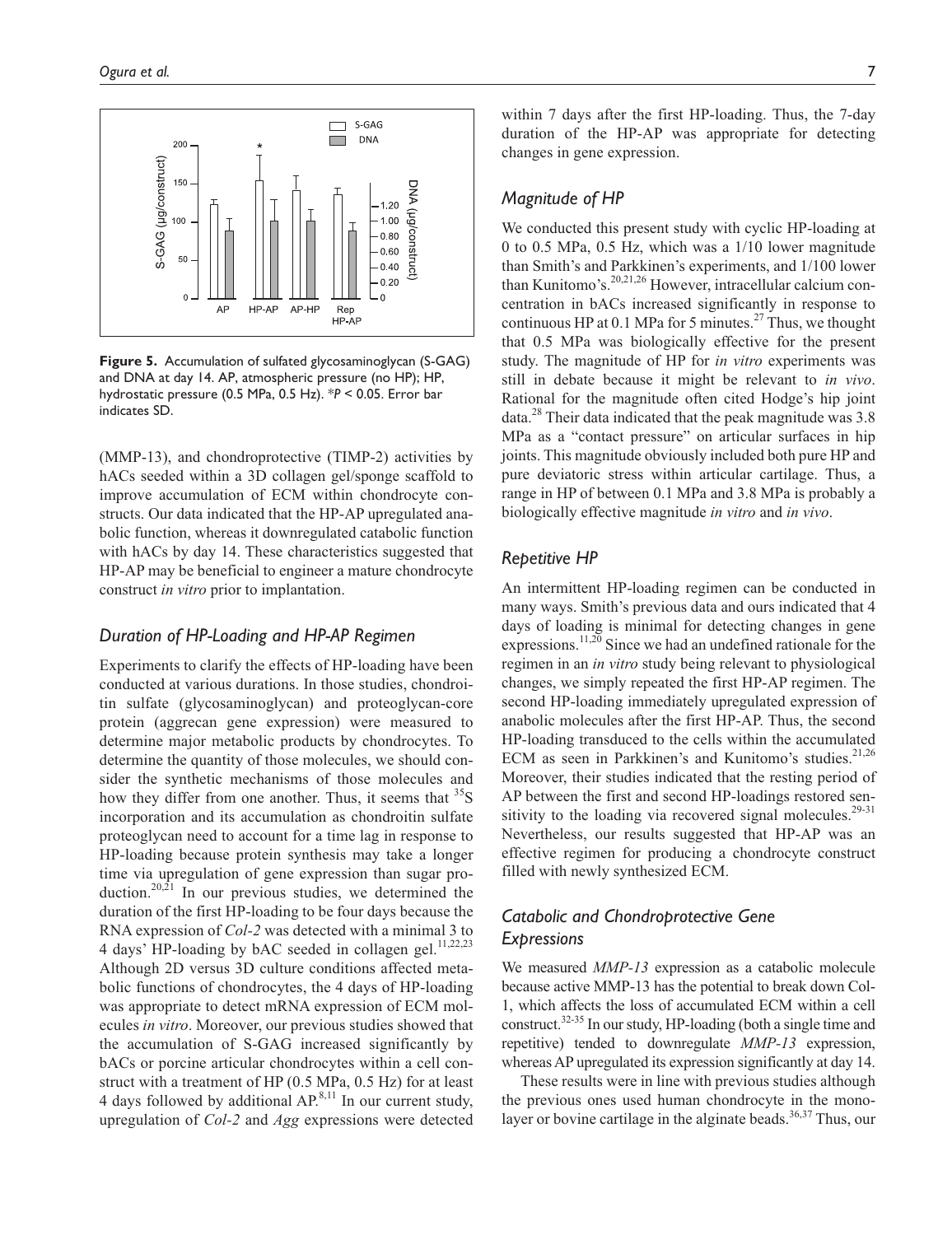results confirmed the inhibitory role of HP for *MMP-13* and upregulation of *MMP-13* in the AP condition by the hACs in the 3D culture.

On the other hand, each treatment maintained *TIMP-2* expression at a similar level throughout the experiment. Thus, these expression profiles indicated that HP was a potential factor in promoting ECM accumulation, which was a result of the stimulation of anabolic molecules and the reduction of catabolic molecules.

### *Newly Synthesized ECM Accumulation within a Cell Construct*

In the immunohistological evaluation, denser accumulation of Col-2 was seen in the cell construct treated with HP-AP and Rep HP-AP compared with AP, which was consistent with *Col-2* gene expression at day 14. On the other hand, less accumulation of MMP-13 was seen in the cell construct treated with HP-AP and Rep HP-AP compared with AP. This observation was consistent with the gene expression of MMP-13 at day 14. These observations possibly suggested that Col-2 was upregulated by day 14, but active MMP-13 broke down Col-2 (enzymatic substrate) in AP. Inconsistency between gene expression and immunohistology was found in the AP-HP treatment. Since HP-loading was conducted later in the AP-HP, it was thought that MMP-13 was activated at an earlier time prior to HP-loading. We used a KS antibody to detect an aggrecan molecule, which has abundant S-GAG produced by hAC. Although MMP-13 had a chance to break down the KS, the GAG was not a substrate of enzymatic activity by MMP-13. Thus, KS could remain within the construct showing dense matrix. Therefore, our results of gene expression and immunohistology indicates that HP-loading is useful to prevent degeneration of newly synthesized ECM and contribute to promoting the accumulation of ECM within a cell construct for engineering articular cartilage. If the MMP-13 activity would be minimized, HP-loading should be applied from an earlier culture time.

Furthermore, single HP loading promoted more S-GAG accumulation compared with AP and Rep HP-AP. These results were inconsistent with gene expressions. Efficiency of product accumulation by cells should differ from the activity of its synthesis in cells. One possibility for the difference is caused with fluid compression of culture medium due to cyclic HP, which may have removed accumulated S-GAG to the medium phase. If this was the case, we should be able to increase S-GAG accumulation within a construct enclosed with some membrane material. This interpretation can be supported by the presence of a superficial zone in the native articular cartilage.<sup>38</sup>

As relevant to clinical applications, cell culturing for cell therapy has been recognized as an important process, not only for expanding cell numbers and maintaining phenotypes but also for promoting regeneration and integration

with the host tissue. Manufacturing a cell construct using algorithm of HP-AP loading has a potential to improve clinical outcomes, for example, joint function and pain scale.<sup>39,40</sup> In addition, cellular qualities, including *Col-2* expression, CD44 expression, and cell viability, at the time of implantation could have a positive influence on clinical outcomes after ACI. $41$ <sup>1</sup> Therefore, the ability to enhance anabolic functions by repetitive HP before implantation may lead to better clinical outcomes.

In conclusion, repetitive HP-AP stimulated anabolic function and reduced catabolic function, which will be advantageous for engineering cartilage tissue. By manipulating physicochemical changes, for example, duration, frequency, and magnitude, the quality of the engineered chondrocyte construct can be controlled for desired purposes.

### **Acknowledgments and Funding**

The authors thank Julia Mullokandova for the preparation of the manuscript. TO has received a training fellowship from Funabashi Orthopaedic Hospital (Chiba, Japan). This project has been partially supported as a sponsorship research project by PURPOSE (Shizuoka, Japan).

### **Declaration of Conflicting Interests**

The author(s) declared no potential conflicts of interest with respect to the research, authorship, and/or publication of this article.

#### **Ethical Approval**

Ethical approval for this study was obtained from Institutional Review Board protocol of Brigham and Women's Hospital, Boston, Massachusetts(2013D002589).

#### **Informed Consent**

Not applicable

#### **Trial Registration**

Not applicable.

### **References**

- 1. Brittberg M, Lindahl A, Nilsson A, Ohlsson C, Isaksson O, Peterson L. Treatment of deep cartilage defects in the knee with autologous chondrocyte transplantation. N Engl J Med. 1994;331:889-95.
- 2. Minas T, Von Keudell A, Bryant T, Gomoll AH. The John Insall Award: A minimum 10-year outcome study of autologous chondrocyte implantation. Clin Orthop Relat Res. 2014;472:41-51.
- 3. Peterson L, Vasiliadis HS, Brittberg M, Lindahl A. Autologous chondrocyte implantation: a long-term follow-up. Am J Sports Med. 2010;38:1117-24.
- 4. Kon E, Delcogliano M, Filardo G, Montaperto C, Marcacci M. Second generation issues in cartilage repair. Sports Med Arthrosc. 2008;16:221-9.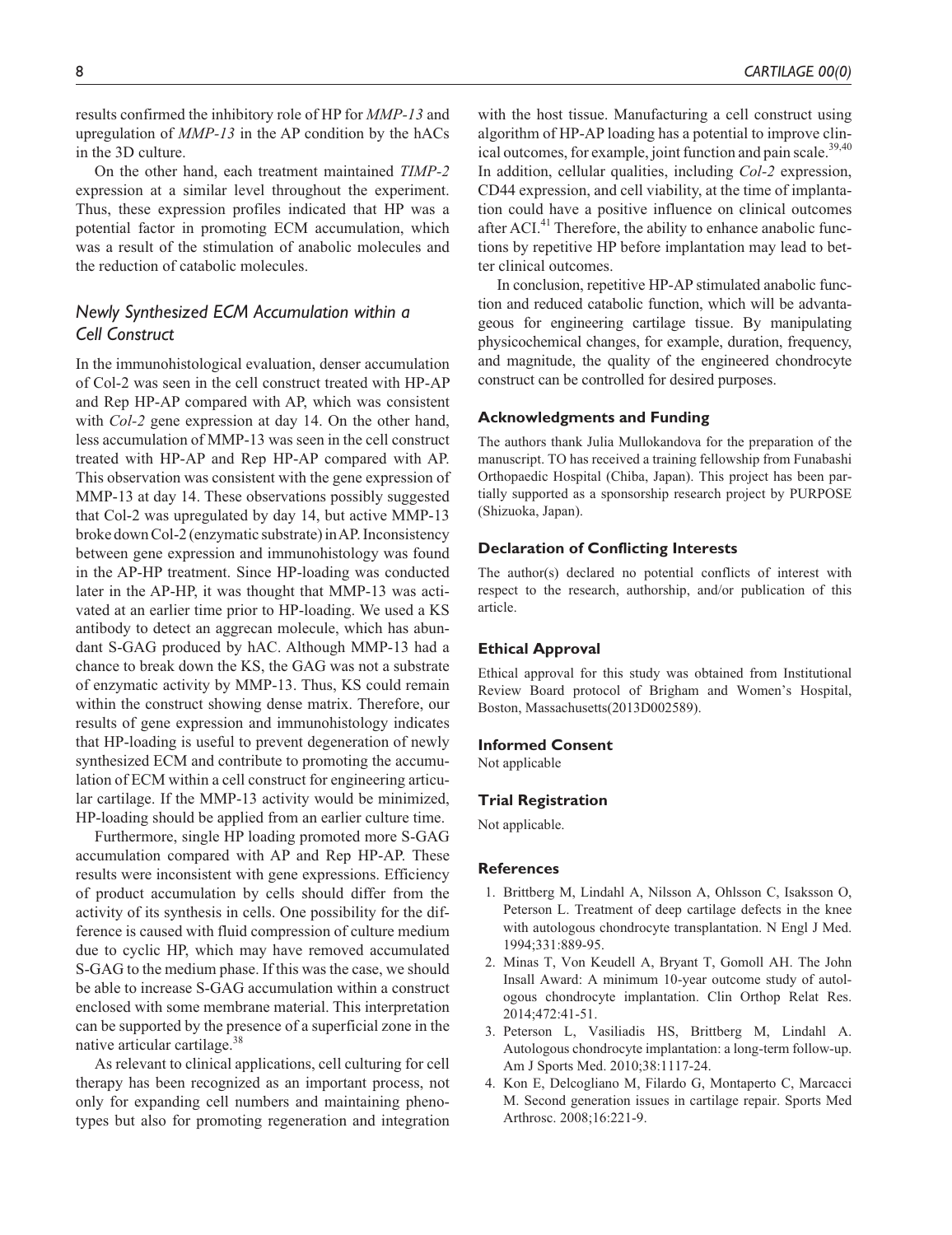- 5. Ochi M, Uchio Y, Kawasaki K, Wakitani S, Iwasa J. Transplantation of cartilage-like tissue made by tissue engineering in the treatment of cartilage defects of the knee. J Bone Joint Surg Br. 2002;84:571-8.
- 6. Sekiya I, Muneta T, Horie M, Koga H. Arthroscopic transplantation of synovial stem cells improves clinical outcomes in knees with cartilage defects. Clin Orthop Relat Res. 2015;473:2316-26.
- 7. Blahut EB, Kusanagi A, Mascarenhas AC, Johnson J, Berlowitz-Tarrant LJ, Mizuno S. Effects of medium flow rate on extracellular matrix accumulation by swine articular chondrocytes in collagen sponges. Abstract presented at the Annual Orthopaedic Research Society Meeting, New Orleans, LA, 2003. p 0634.
- 8. Mascarenhas AC, Kusanagi A, Blahut EB, Johnson J, Berlowitz-Tarrant LJ, Mizuno S. Hydrostatic pressure stimulates extracellular matrix accumulation by swine articular chondrocytes in 3D collagen sponges. Abstract presented at the Annual Orthopaedic Research Society Meeting, New Orleans, LA, 2003. p 0127.
- 9. Ingber DE, Wang N, Stamenovic D. Tensegrity, cellular biophysics, and the mechanics of living systems. Rep Prog Phys. 2014;77:046603.
- 10. Steward AJ, Wagner DR, Kelly DJ. The pericellular environment regulates cytoskeletal development and the differentiation of mesenchymal stem cells and determines their response to hydrostatic pressure. Eur Cell Mater. 2013;25:167-78.
- 11. Tatsumura M, Sakane M, Ochiai N, Mizuno S. Off-loading of cyclic hydrostatic pressure promotes production of extracellular matrix by chondrocytes. Cells Tissues Organs. 2013;198:405-13.
- 12. Athanasiou KA, Responte DJ, Brown WE, Hu JC. Harnessing biomechanics to develop cartilage regeneration strategies. J Biomech Eng. 2015;137:020901.
- 13. Elder BD, Athanasiou KA. Hydrostatic pressure in articular cartilage tissue engineering: from chondrocytes to tissue regeneration. Tissue Eng Part B Rev. 2009;15:43-53.
- 14. Gavénis K, Kremer A, Von Walter M, Hollander DA, Schneider U, Schmidt-Rohlfing B. Effects of cyclic hydrostatic pressure on the metabolism of human osteoarthritic chondrocytes cultivated in a collagen gel. Artif Organs. 2007;31:91-8.
- 15. Inoue H, Arai Y, Kishida T, Terauchi R, Honjo K, Nakagawa S, *et al*. Hydrostatic pressure influences HIF-2 alpha expression in chondrocytes. Int J Mol Sci. 2015;16:1043-50.
- 16. Kraft JJ, Jeong C, Novotny JE, Seacrist T, Chan G, Domzaiski M, *et al*. Effects of hydrostatic loading on a self-aggregating, suspension culture-derived cartilage tissue analog. Cartilage. 2011;2:254-64.
- 17. Li Y, Zhou J, Yang X, Jiang Y, Gui J. Intermittent hydrostatic pressure maintains and enhances the chondrogenic differentiation of cartilage progenitor cells cultivated in alginate beads. Dev Growth Differ. 2016;58:180-93.
- 18. Zhu G, Mayer-Wagner S, Schroder C, Woiczinski M, Blum H, Lavagi I, *et al*. Comparing effects of perfusion and hydrostatic pressure on gene profiles of human chondrocyte. J Biotechnol. 2015;210:59-65.
- 19. Ikenoue T, Trindade MC, Lee MS, Lin EY, Schurman DJ, Goodman SB, *et al*. Mechanoregulation of human articular chon-

drocyte aggrecan and type II collagen expression by intermittent hydrostatic pressure in vitro. J Orthop Res. 2003;21:110-6.

- 20. Smith RL, Lin J, Trindade MC, Shida J, Kajiyama G, Vu T, *et al*. Time-dependent effects of intermittent hydrostatic pressure on articular chondrocyte type II collagen and aggrecan mRNA expression. J Rehabil Res Dev. 2000;37:153-61.
- 21. Parkkinen JJ, Ikonen J, Lammi MJ, Laakkonen J, Tammi M, Helminen HJ. Effects of cyclic hydrostatic pressure on proteoglycan synthesis in cultured chondrocytes and articular cartilage explants. Arch Biochem Biophys. 1993;300:458-65.
- 22. Mizuno S, Ogawa R. Using changes in hydrostatic and osmotic pressure to manipulate metabolic function in chondrocytes. Am J Physiol Cell Physiol. 2011;300:C1234-45.
- 23. Mizuno S. Novel cell culture model using pure hydrostatic pressure and a semipermeable membrane pouch. Cell Transplant. 2011;20:767-74.
- 24. Watanabe S, Inagaki S, Kinouchi I, Takai H, Masuda Y, Mizuno S. Hydrostatic pressure/perfusion culture system designed and validated for engineering tissue. J Biosci Bioeng. 2005;100:105-11.
- 25. Mizuno S, Watanabe S, Takagi T. Hydrostatic fluid pressure promotes cellularity and proliferation of human dermal fibroblasts in a three-dimensional collagen gel/sponge. Biochem Eng J. 2004;20:203-8.
- 26. Kunitomo T, Takahashi KA, Arai Y, Sakao K, Honjo K, Saito M, *et al*. Influence of extracellular matrix on the expression of inflammatory cytokines, proteases, and apoptosis-related genes induced by hydrostatic pressure in three-dimensionally cultured chondrocytes. J Orthop Sci. 2009;14:776-83.
- 27. Mizuno S. A novel method for assessing effects of hydrostatic fluid pressure on intracellular calcium: a study with bovine articular chondrocytes. Am J Physiol Cell Physiol. 2005;288:C329-37.
- 28. Hodge WA, Fijan RS, Carlson KL, Burgess RG, Harris WH, Mann RW. Contact pressures in the human hip joint measured in vivo. Proc Natl Acad Sci U S A. 1986;83:2879-83.
- 29. Robling AG, Hinant FM, Burr DB, Turner CH. Improved bone structure and strength after long-term mechanical loading is greatest if loading is separated into short bouts. J Bone Miner Res. 2002;17:1545-54.
- 30. Hunter CJ, Mouw JK, Levenston ME. Dynamic compression of chondrocyte-seeded fibrin gels: effects on matrix accumulation and mechanical stiffness. Osteoarthritis Cartilage. 2004;12:117-30.
- 31. Cao X, Xia H, Li N, Xiong K, Wang Z, Wu S. A mechanical refractory period of chondrocytes after dynamic hydrostatic pressure. Connect Tissue Res. 2015;56:212-8.
- 32. Grodzinsky AJ, Levenston ME, Jin M, Frank EH. Cartilage tissue remodeling in response to mechanical forces. Annu Rev Biomed Eng. 2000;2:691-713.
- 33. Johansson N, Saarialho-Kere U, Airola K, Herva R, Nissinen L, Westermarck J, *et al*. Collagenase-3 (MMP-13) is expressed by hypertrophic chondrocytes, periosteal cells, and osteoblasts during human fetal bone development. Dev Dyn. 1997;208:387-97.
- 34. Little CB, Barai A, Burkhardt D, Smith SM, Fosang AJ, Werb Z, *et al*. Matrix metalloproteinase 13–deficient mice are resistant to osteoarthritic cartilage erosion but not chondrocyte